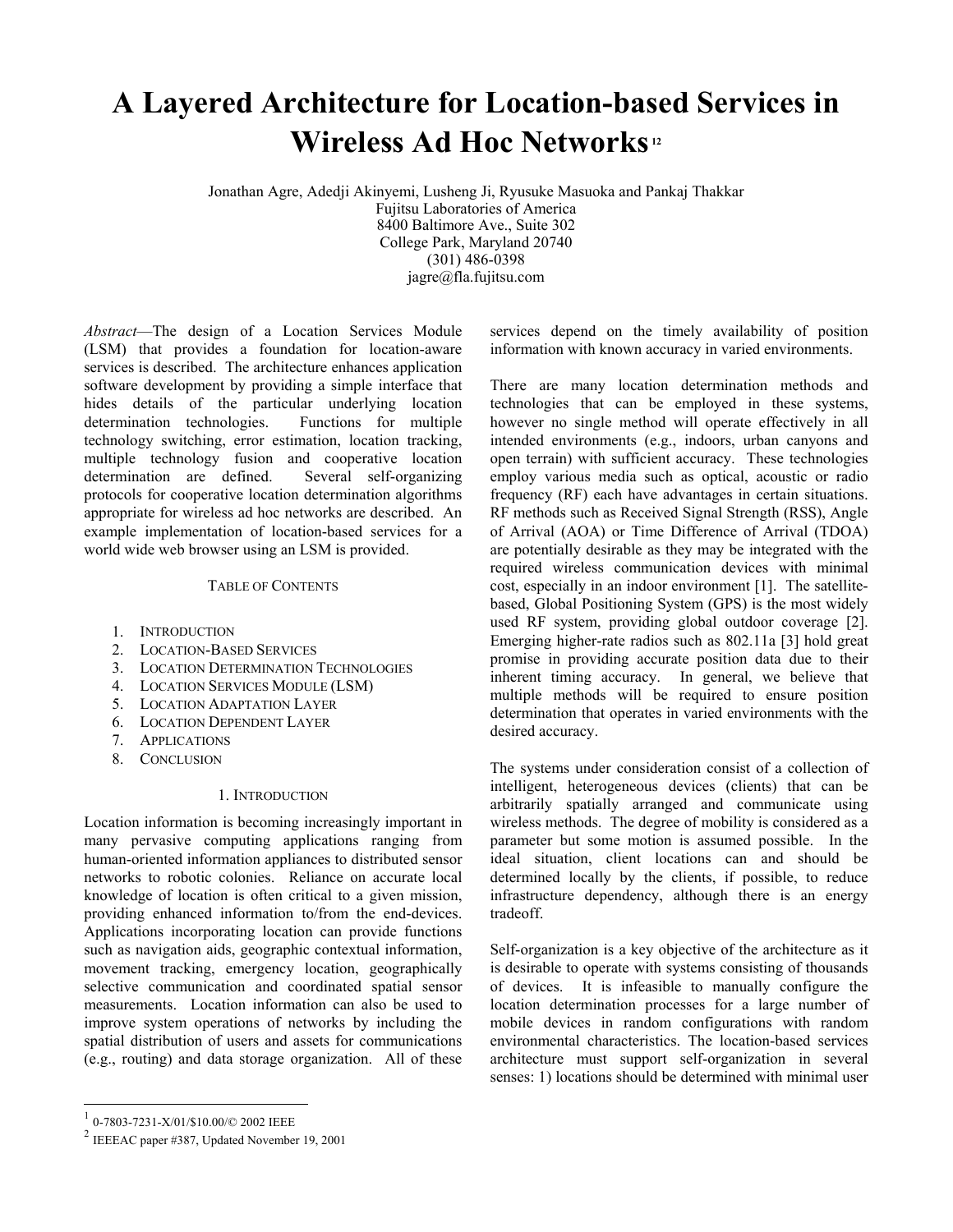inputs; 2) multiple location information sources should be combinable (fused) to increase accuracy; 3) seamless switching between indoor and outdoor operation, and 4) cooperation between neighboring clients to determine position or increase accuracy. Future technologies should also be able to be easily integrated into the design.

# 2. LOCATION-BASED SERVICES

In this paper we use the term *location* to refer to the generic concept of a place or situation occupied by a designated user or object. The objects can be physical, symbolic, with varying spatial extent. We will use the term *position* with reference to a more specific coordinate system. An object's position generally refers to the coordinates of a single point that represents an aspect of the object. For example, an item may be located in a building but its 3-d position (e.g., center of mass) can be given as a point using a latitudelongitude-altitude triple with respect to a reference coordinate system.

Software applications that employ location, termed locationaware services, are being increasingly explored within context-aware mobile applications [4]. Many applications using generic information appliances have been identified [5] for museums, tourist information systems [e.g., 6], advertising, and smart spaces [7]. In addition, knowledge of location provides many advantages for the communications infrastructure such as for geographic-based routing schemes [8].

Location services are being proposed in the cellular telephony arena spurred by the deployment of the wireless Emergency 911 capabilities that will locate cell phone users that dial 911 [9]. The US government has mandated that methods to implemented to locate a caller to within 50 to 100 meters depending on whether there is a GPS unit in the handset or not, respectively. A standard has been defined that encompasses many of the cellular location determination methods under investigation for GSM-based cellular phones and provides a framework for establishing common coordinate systems and error estimation [10]. The Location Interoperability Forum (LIF), another cellular telephony group, is proposing standards across cellular technologies [11]. Other organizations such as the Bluetooth Special Interest Group on Local Positioning Profile are exploring these issues for the Bluetooth personal area network domain. There are many systems and products that are currently commercially available or developed as part of ongoing research efforts. A good survey of these products and their capabilities is given in [12].

# 3. LOCATION DETERMINATION TECHNOLOGIES

In [12], the technologies used to determine location have been classified according to a taxonomy based on properties such as media, method, type of information, scale, cost, accuracy/precision and point of computation. The media refers to the underlying phenomena being sensed and can be acoustic, radio-frequency, electro-magnetic, video, infrared, laser, inertial navigation (gyros), etc. The type of information can be physical position or symbolic information; both can be absolute or relative. Symbolic location is defined to be a position relative to some known entity whose location may or may not be precisely known. For example, a user may be logged into a particular computer, but the geographic position of that computer is not precisely known. One may have other related information that can be combined to find a more precise location from symbolic information. The scale refers to the number of clients that can be supported by the technology.

There are three generic location determination methods: 1) Proximity, 2) Triangulation (lateration) and 3) Scene analysis or pattern recognition. Signal strength is often used to determine proximity or sometimes range (through an attenuation model). As a proximity measurement, if a signal is received at several known locations, it is possible to intersect the coverage areas of that signal to determine a "containing" location area. If one knows the angle of bearing (relative to a sphere) and range (distance) from a known point to the target device, then the target location is precisely known in 3-dimensions. Similarly, if one knows the angle of bearing to a target from two known locations, then it is possible to triangulate to determine the x-y coordinates of the target. This can be extended to multiangulation for higher dimensions. In a similar fashion, if one knows the range from three known positions to a target, then using multi-lateration, it is possible to determine the target location. A GPS receiver uses range measurements to multiple satellites and a multi-lateration algorithm to determine position. Video cameras can be used to describe spatial relationships in scenes using image processing techniques and thereby determine position.

Also, in [12], the location determination methods are also classified according to the point-of-computation: serverbased or client-based. However, the location-methods can be further differentiated using the architecture of the implementation to emphasize autonomy. The architecture can vary from infrastructure-dominated to infrastructureless schemes. Infrastructure schemes can be active or passive. In active schemes, there are beacon servers that provide measurement and timing signals that are received by the clients (equipments). The location computations are performed by the clients (as in GPS or LORAN). Beacons may be requested or they may be constantly generated. In passive infrastructure schemes, the beacons (or measurement signals) are generated by the clients and the locations are computed by one or more servers, as in cellular telephone base stations performing pattern matching or angle-of-arrival schemes. The infrastructureless class of systems, where location is performed by clients only, are either independent or cooperative. Independent schemes involve a single client operating from a known position with self-tracking capability such as an inertial navigation (or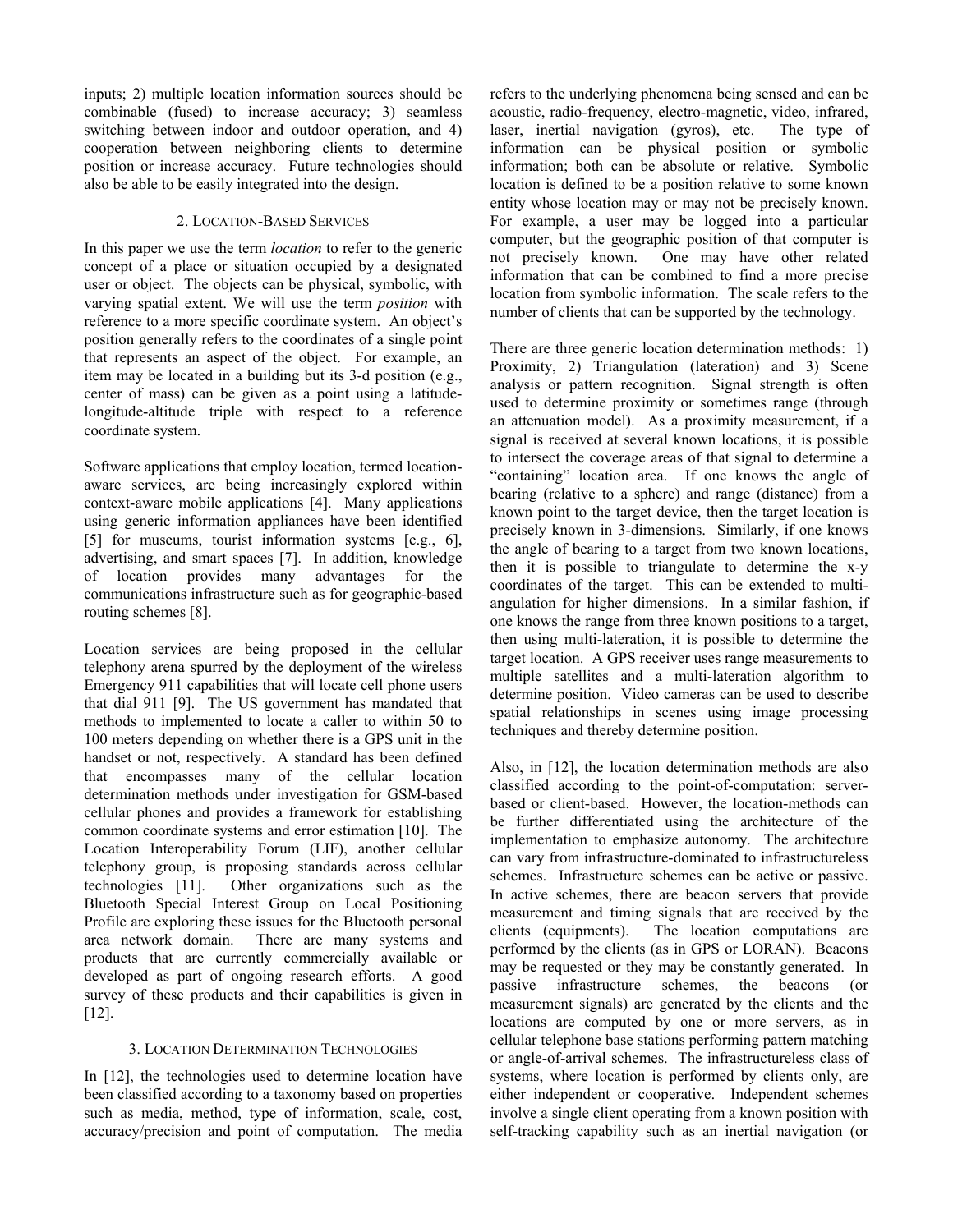variants such as star-tracking, compass, etc). Infrastructureless, cooperative schemes, or ad hoc location sensing schemes involve measurements made by multiple clients that must be communicated among clients to determine position. The cooperative schemes cannot determine location individually and must self-organize to perform the communication necessary to share the measurement information. Special emphasis is given in the LSM for cooperative schemes.

# 4. LOCATION SERVICES MODULE (LSM)

In order to support these goals, a conceptual design of a Location Service Module (LSM) is described that provides a uniform application programming interface (API) that hides details of the underlying location determination methods and provides useful middleware functions. The LSM is partitioned into a Location Adaptation Layer (LAL) and a Location Dependent Layer (LDL) as shown in Figure 1. The primary reason for the separation is to decouple the application from the advances and evolution of different location technologies and to expose standard forms of location information in order to ease application development.

The LAL controls the location computations and is application dependent, in the sense that it is configurable for a given application, although based on a common set of functions. The primary functions of the LAL are 1: delivery of location data to the upper layers in standard formats through the access interface, 2) coordinate computation, and translation, 3) transparent switching between position technologies, 4) fusion of position data from multiple sources, 5) calculation of location error estimates, 6) tracking and integration of position data for increased accuracy, and 7) coordination of distributed location estimation methods. The LAL interface is defined using current interface languages and standard formats.

The LDL is dependent on the location determination methods that will be employed and provides a generic abstraction to the LAL through conversion routines that hide details of the realtime drivers for multiple attached devices such as for a Global Positioning System (GPS), infrared port (IR), radio-based (RF) or user-derived input (UI). Protocols for communication of position information between neighboring nodes, called cooperative networks (Coop net in Figure 1) are also implemented via this layer.



Figure 1: Location Services Module

In addition to the normal API, we see the need for direct access to devices through a secure tunnel facility. This recognizes the varied capabilities of currently available devices. For example, waypoints are often supported by GPS devices, but are not currently supported by the LSM. The LSM is not intended to inhibit use of special features, but rather to support the most common requirements.

#### 5. LOCATION ADAPTATION LAYER

The primary functions of the LAL are described. The LAL is initiated by the LSM at system startup with a set of usersupplied parameters. Many of the LAL routines are configured at startup to execute as independent threads (or process) so that the system status information can be collected as necessary.

#### *Access Interface*

The access interface is designed to allow maximum flexibility for application programs to utilize the location data. The interface is defined using the standard world wide web language, Web Services Description Language (WSDL) [13], and conforming to the standard Simple Object Access Protocol (SOAP) interchange protocol [14]. This allows access to the LSM in a uniform fashion from common web tools such as browsers and servers. The interface exposes the other functions of the LAL and supports AAA. However, the AAA is independent and can be tailored for the given application. These functions can be implemented on a client via a light-weight web server (to be described in later section).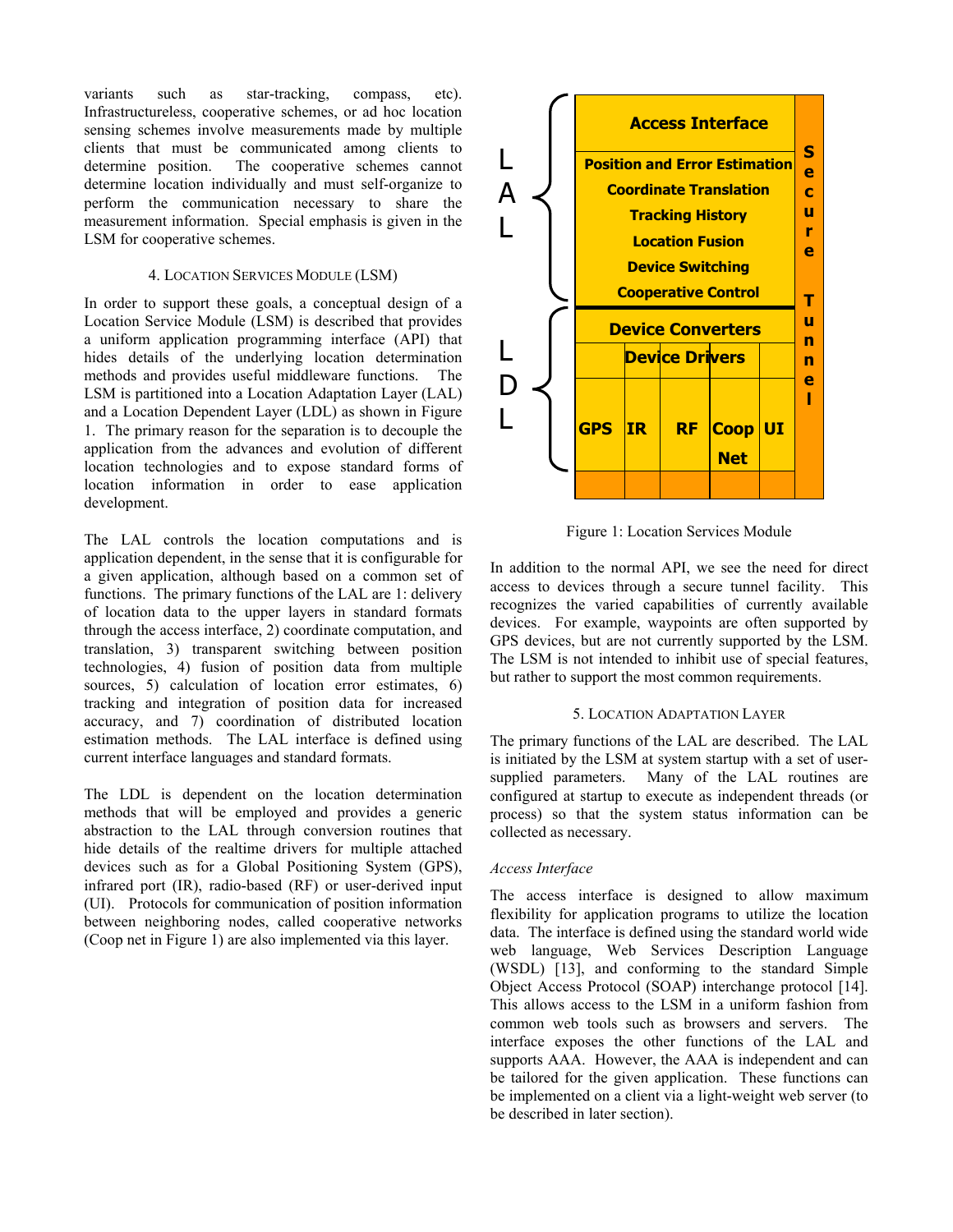The primary function of the access interface is to deliver coordinates to the application in the desired format. A "pull" model is assumed so that the application can request the location information as necessary and control the rate of delivery of location information. The user can also specify the desired accuracy. The LDL will supply the most current information as requested, but allows the device to operate at its own data rate if necessary. A listing of some of the function calls of the interface is given in Table 1.

# *Coordinates*

The location information can be in several forms: absolute, relative and symbolic. The Absolute information provides 3-d position coordinates in standard format relative to the earth, using the World Geodetic Systems, 1984 (WGS84) as the reference system [15]. Latitude and longitude are defined with respect to the WGS84 ellipsoid representation of the earth. Altitude or elevation is defined as the distance above the ellipsoid (representing the surface of the earth). This is similar to the system used by GPS. However, in deviation from the NEMA 0183 GPS standard [16], the coordinates will be expressed in decimal degrees as signed 32-bit words as currently implemented in certain GPS devices [17](versus 24-bit words),. This provides a representation accuracy to below 1 meter for latitude (-  $90^0, 90^0$  and longitude  $(-180^0, 180^0)$ . In the LSM, the altitude is defined as the distance in increments of .01m.

Relative location is defined as the position with respect to an arbitrary location mark defined as the origin. A relative location coordinate system is characterized by the origin coordinates and a reference system. Several alternative reference systems will be supported as required. Initially, the Euclidean and Spherical references will be included. The primary emphasis in the LSM is to obtain and manipulate absolute 3-D positions, however, as shown in a later section, it is necessary to deal with relative coordinates. Coordinate transformation functions will be used to perform conversions between differing representations of location.

#### *Orientation*

Associated with position are three additional coordinates that provide the orientation of the equipment. These are commonly referred to as roll (rotation about longitudinal axis), pitch (oscillation of the longitudinal axis in a vertical motion about the center of gravity) and yaw (oscillation of the longitudinal axis in the horizontal plane). Each is defined as an angle of deviation,  $(-180^0, 180^0)$ , in a predefined coordinate system. These are typically used as parameters to a "pointing" function to select a particular object of interest (as opposed to inertial navigation functions). Additional sensors, generally within the device, such as a compass to provide a roll angle or tilt meters for pitch and yaw need to be incorporated in the equipment. The orientation parameters are also defined as signed 32-bit parameters representing decimal degrees with corresponding error parameters.

| Position GetPositionAbsolute ()        | Get the position of the node in the absolute     |
|----------------------------------------|--------------------------------------------------|
|                                        | coordinate system (WGS84).                       |
| Position GetPositionRelative ()        | Get the position of the node with respect to the |
|                                        | coordinate system already fixed.                 |
| Position GetPositionSymbolic ()        | Get the position of the node as symbolic         |
|                                        | information, e.g., You are in room 243.          |
| Boolean SetPositionAccuracy (accuracy) | Set the desired accuracy for readings. If LSM    |
|                                        | cannot provide the accuracy it notifies the      |
|                                        | application. If the desired accuracy can be      |
|                                        | achieved a true value is returned.               |
| Boolean SetRelativeCoordinates (coord) | Fix the relative coordinate<br>for<br>system     |
|                                        | GetPositionRelative calls.                       |
| Boolean SetSymbolicInformation (info)  | Set the symbolic information mode, e.g., Room-   |
|                                        | mode, so GetPositionSymbolic can return          |
|                                        | relevant information. The parameter "info" is a  |
|                                        | GIS data type.                                   |
| Boolean OrientationSupport ()          | Returns true or false based on if LSM can give   |
|                                        | orientation information or not.                  |
| Orientation GetOrientation ()          | Get the orientation of the device if supported.  |

**Table 1: Representative Functions Supported by Access Layer**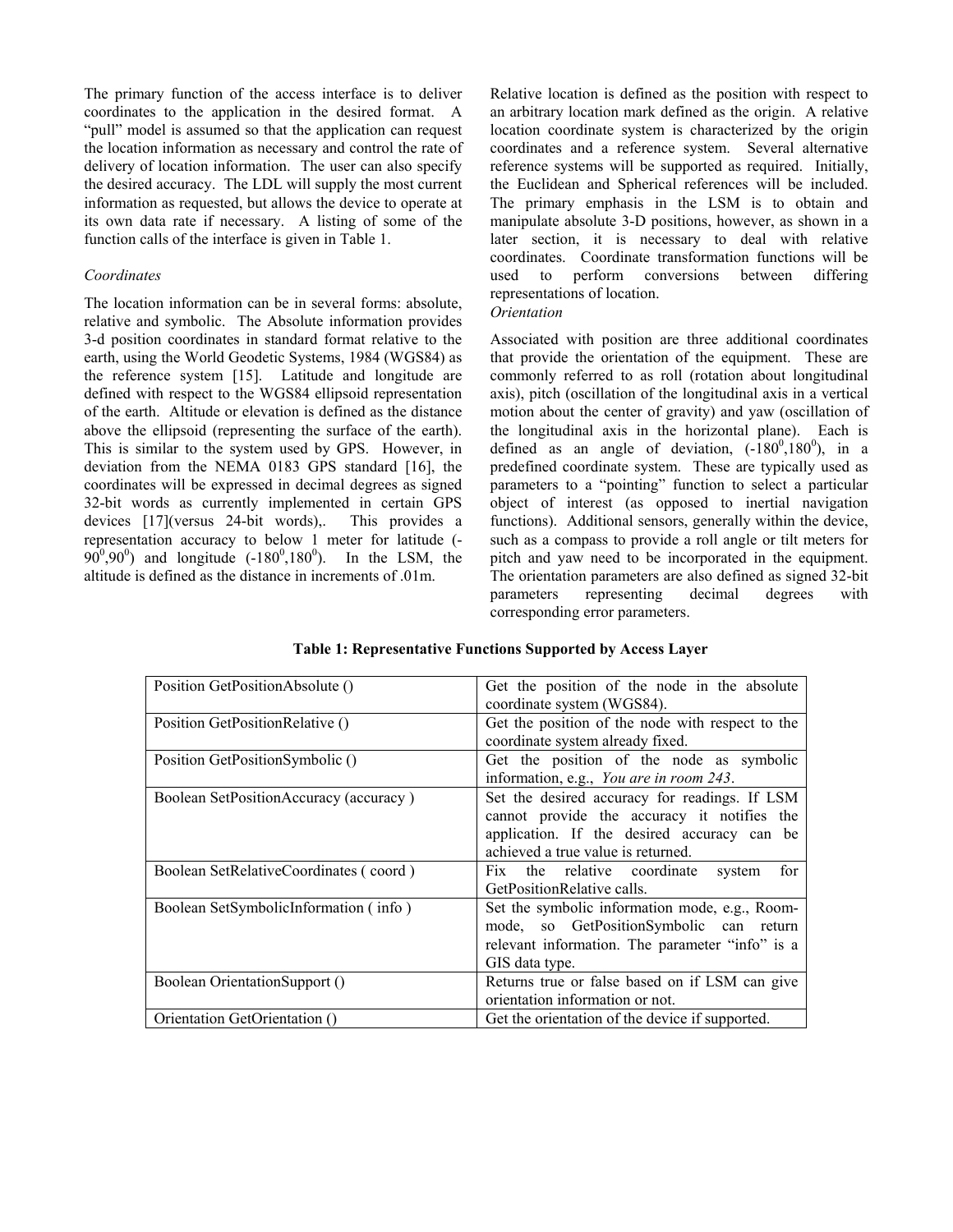#### *Position Computation and Error Estimation*

The position and error estimate computations are performed together using device data and history files. The error metrics are a critical aspect in the development of a useful, generic, middleware service as well as the key performance tool used in the control of the LSM. Accuracy is defined as the displacement of a point from its true position with respect to the reference model. Precision refers to the repeatability of the measurement. In the LSM the accuracy of a location estimate is characterized by both uncertainty and confidence estimates. These values will be determined by this function and made available to the application and to other control functions.

In general, the confidence in a location estimate can be enhanced through integration of multiple position measurements stored in a history file. For example, an ambiguity in a location estimate due to poor configuration of the sensors in a triangulation computation may be eliminated by the integration function. Also, constraints on maximum movement of a device (e.g., maximum velocity) for a maximum time can further improve location knowledge.

The raw position and raw error estimate values are provided by the Device Conversion routines of the LDL in standard formats. If there are multiple devices reporting positions, the fusion routine is used to compute the composite position coordinates and composite error estimate. If a cooperative scheme is employed, the cooperative control routine is invoked that will employ the chosen algorithms to compute the position.

Each of the 3-d coordinates are also accompanied by an uncertainty estimate (32-bits) that together with the coordinates defines an ellipsoid point (with altitude) and an uncertainty ellipsoid about that point [10]. The uncertainty per coordinate is defined as a distance *di* such that each measured coordinate  $x_i$  lies within distance  $d_i$  of the actual location coordinate. The confidence, *p*, is the total probability that each location measurement coordinate  $x_i$  lies within the error ellipsoid, i.e., within distance  $d_i$  of the actual location coordinate.

The overall measurement accuracy is defined by the deviation in each axis as given by the parameter *di*. This metric is not as general as is used for some technologies, but still recognizes that there is differing degrees of accuracy in each axis, such as seen in GPS measurement of altitude. In general, there are many possible error estimation functions and forms that can be defined and that are applicable to various technologies. For example, in cellular telephony an error area can be defined more accurately as an annulus [10]. However, the format used for the LSM is a tradeoff and has been chosen due to its simplicity and ability to encompass many of the other methods. In general, the probability density function for the confidence can be defined by the user in the LSM. The orientation parameters are also accompanied by uncertainty estimates of each value. The monitoring of the changes in errors is a task of the control routine. If the uncertainty exceed the threshold value, then the control routine is invoked to select another device.

#### *Coordinate Transformations*

Several basic transformations will be supported as well as user-supplied or LDL-supplied transformation matrices. These will be applied, on demand, to convert to/from relative and absolute or between a few standard reference systems. For example conversions between WGS84 and the Universal Transverse Mercator (UTM) are supported with standard utilities. The Universal Transverse Mercator Coordinate (UTM) system provides coordinates on a world wide flat grid and is frequently used in maps [18].

#### *Storage and Integration Functions*

The system maintains the history of positions and orientations. The storage function is controlled by application parameters through defining trigger conditions, such as minimum change in position or a timeout that will trigger a position store. If the device is portable or mobile, then the function will compute the instantaneous velocity of the object based on the rate of change between the last two recorded positions as well as a time-averaged value. A status variable is provided which can be set to indicate whether the device is fixed, portable or mobile.

# *Sensor Fusion*

The sensor fusion function will combine the various position estimates provided by differing devices with differing characteristics. For example, if one device has accurate longitude and latitude, while another has accurate altitude, the overall measurement can be improved. In general, the algorithms for sensor fusion become quite complex and are an active area of research. Much work has been reported in the robotics domain on multiple sensor fusion, including collaborative technique [19]. We are currently developing a structure to support fusion algorithms, such as using Bayesian schemes to reduce uncertainty through multiple media measurements and environmental modeling.

# *LAL Control*

The operation of the LAL is controlled by this routine. The control function will turn devices on and off under a variety of conditions and permit the seamless switching between location devices. This control function behavior is illustrated using an example application call as follows. The LAL control is initialized by the application. The application issues a *getPosition* call to the LAL containing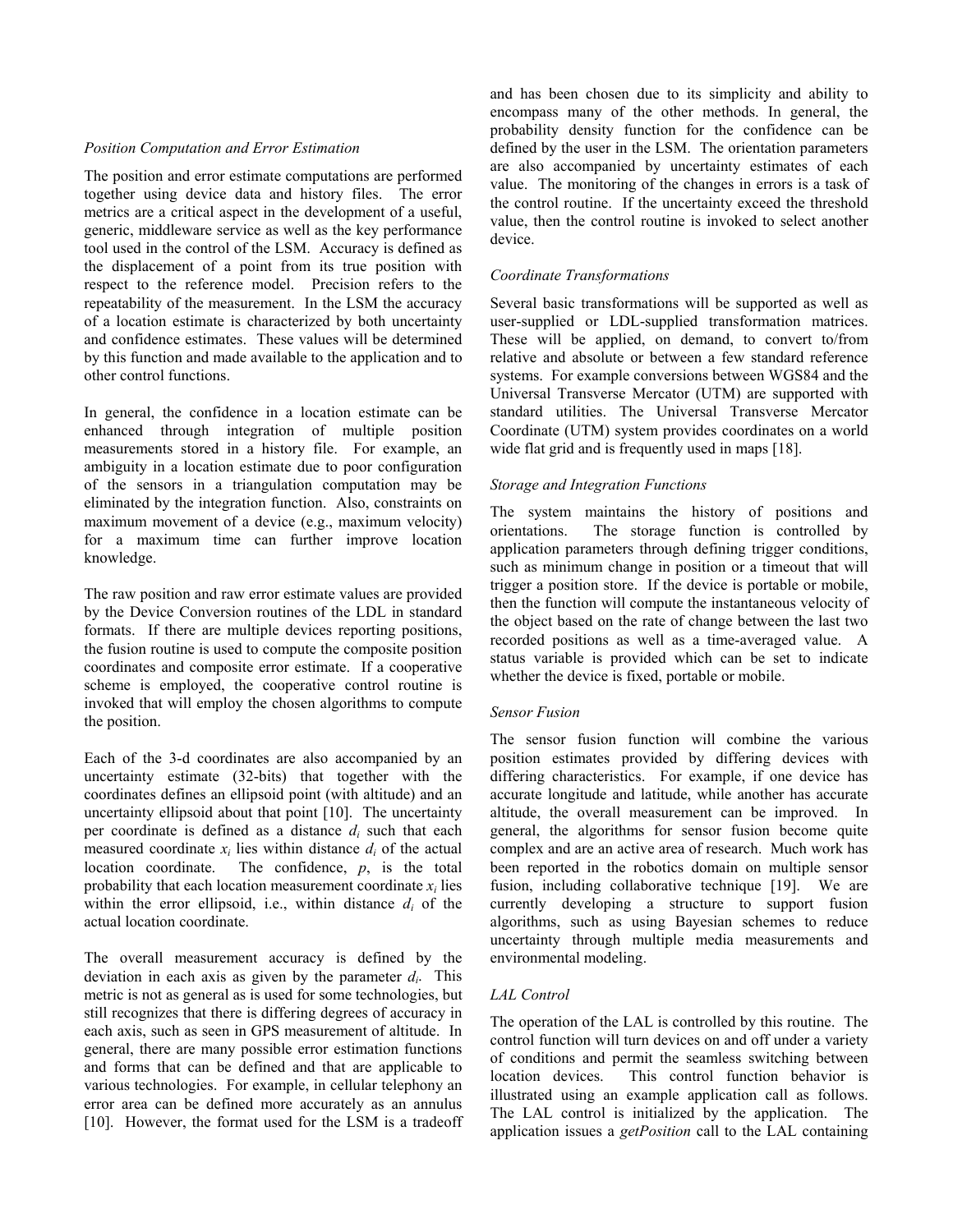the desired accuracy parameters. The LAL control routine will issue a *getDevicePosition* request to the current set of selected Device Conversion routines in the LDL. When the individual device data is returned, the *computePosition* function is invoked which will accept the device data input and the position history. If there are multiple devices, then the sensor fusion function, *fusePositions*, is invoked, otherwise, the position is computed directly. In either case, a new position and error estimate is computed and the history files are updated. If coordinate transformations are required, they are performed and the position and error are returned to the application in the proper format.

The LAL control routine will also invoke the *errorStatus* monitoring routine that can change the status of the devices depending on the errors. For example, a GPS device that mainly operates in an outdoor environment, would be switched when a user moves indoors where another medium such as an infrared system is deployed. If the errors become too great, then there are several options: 1) select a new device as the primary device through the *switch* routine, 2) change the current set of selected devices for sensor fusion (e.g., turn on additional devices), 3) increase the device sensitivity (e.g., cause greater communication among neighbors) and 4) request additional user input. Monitoring of the changes in errors can be supplemented by additional symbolic information such as from a Geographical Information System (GIS). This is not currently implemented in the LAL, but the application can explicity control changes in the selected device set through supplied routines.

The device control function supports the power management functions and the triggering functions for location determination. These include timeout, displacement or maximum error trigger events. A trigger will cause a recomputation of location that was not a direct result of an application call.

# *Cooperative Control*

For schemes involving collection and dissemination of information from neighboring equipments or servers, a cooperative control function is provided. The details of the schemes are handled by the LDL and are described later, but higher-level coordination of the communication procedure is provided by this routine through interaction with the application and the control routine. For example, control over the extent of the cooperation is defined in this routine in response to increased accuracy requirements.

# 6. LOCATION DEPENDENT LAYER

The Location Dependent Layer (LDL) provides a common interface to the LAL on one side and device specific interfaces on the other, through the Device Conversion routine that functions as a Hardware Abstraction Layer (HAL). The LAL operates on the "pull" model, but individual devices may operate on an event or a periodic

basis. The LDL will either determine the location on request or simply supply its latest value to the LAL. If there is a latency concern, the LDL can be directed to configure the devices to obtain location values in a proactive and periodic fashion. Various hardware events can be used to trigger a location determination such as a timer, displacement or contact by other devices (e.g., messages from other LSMs).

There is also a direct connection or tunnel that is allowed to the devices that bypasses the LAL and the HAL in order to allow access to special features of a given device, such as waypoints of GPS. It was felt that there are many capabilities of devices that may be useful for specific application, while not of general interest in the development of location-aware services.

The physical devices are plugged into the client and accessed through standard, vendor-supplied drivers. A Device Conversion routine is included that will convert device specific data to the position-error format expected by the LAL (e.g., coordinates and error ellipsoids). The device conversion routine contains specific methods for using each interfaced device. In addition, the conversion routine will supply status information on each attached device.

To date, we have implemented the interface and drivers for a serial or PCM/CIA GPS unit, an infrared link through a USB port and a user interface mode on a laptop computer, a pen-based computer and a PDA. The GPS is typically set to provide a position update once per second and is intended for open outdoor spaces. The error estimates for the GPS are computed from the parameters supplied by the device [2]. The IR system is a proximity system and consists of IR transceivers located on computers inside rooms as well as transceivers located on the client devices. When a client enters a room and points at the computer, a link is established and the computer will supply its location and position information to the client. The accuracy of the IR is derived statically from observed system properties.

A user input mode is also provided that is used to enter a location when there is no location determination technology in place. The user can also resolve ambiguities or errors that arise such as whether the client is in a room or in the hall.

We are currently working on a variety of determination methods using 802.11b wireless LANs including an RF signal strength-based pattern matching, an RF TDOA ranging method and an RF AOA scheme. These are anticipated to form the base of multi-technology fusion and for use in cooperative schemes described next.

# *Cooperative Networking Schemes*

Cooperative schemes are defined within the LDL layer because we consider them to function as a virtual location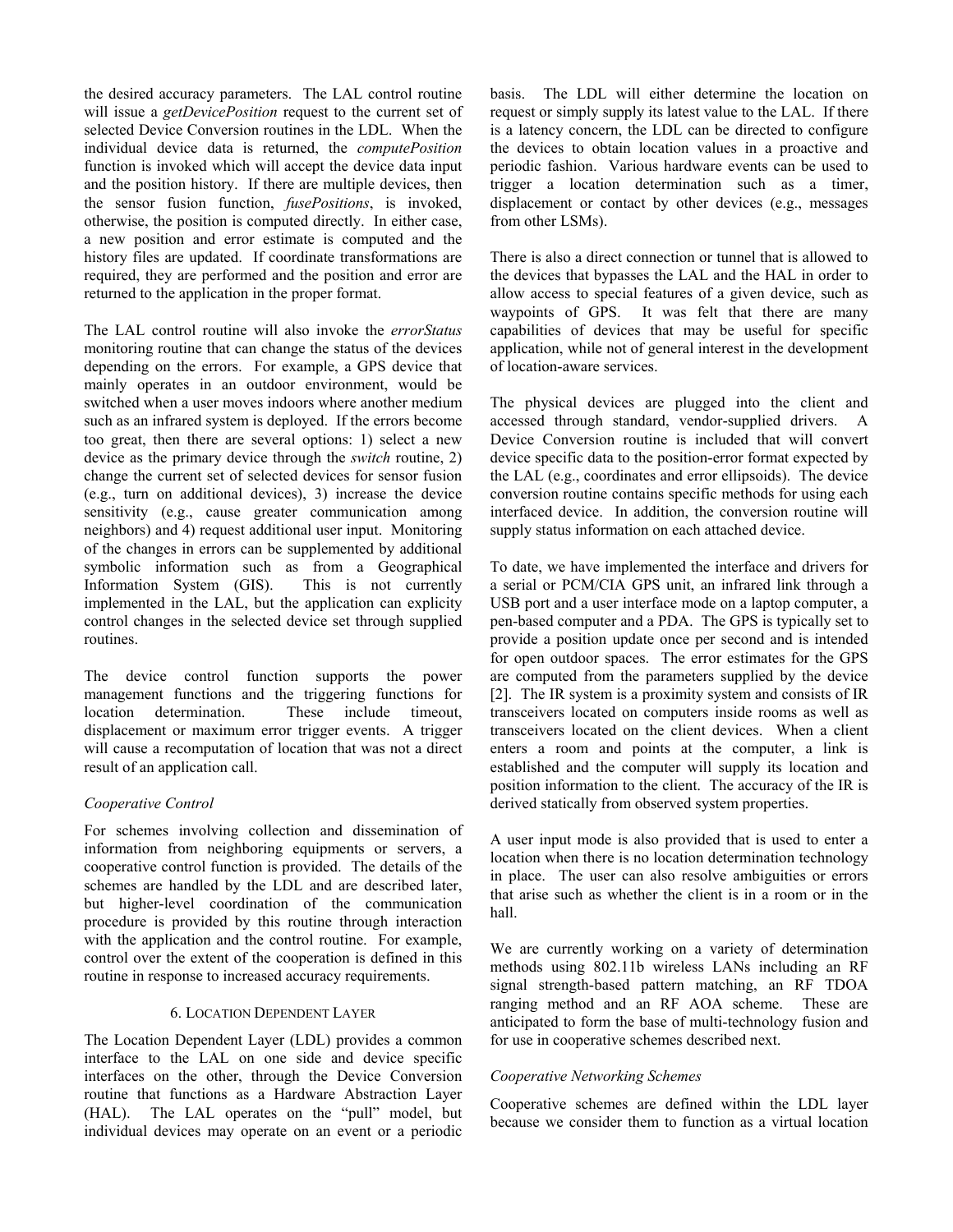determination device. From the application point of view, a cooperative scheme will return coordinate-error information in the standard format within the LAL structure. However, from an implementation point of view, the algorithms can be network specific and technology dependent. In general, the cooperative schemes differ from sensor fusion in the sense that the clients are spatially distributed and employing similar location determination measurements (versus differing media measurements on the same client).

There are a variety of ways to determine or improve a position estimate through the sharing of information with other clients. One of the simplest forms of cooperative location, communication proximity, is for a node to request the positions of other entities in the current communication neighborhood, using a broadcast request message. Depending on the transmission range, a set of regions (ellipsoids) can be collected by the source and used to estimate its own location. The accuracy depends on the density of responding devices, the environmental characteristics (e.g., obstructions) and the radio channel (e.g., multipath effects and noise). For short range radios, such as Bluetooth (e.g., 10m) or the IR medium, knowledge of even a single neighbor can provide significant accuracy. Variations of this approach for ad hoc networks are described in [20,21] in which neighbors can be used to define an average location value. In general, the more devices that can respond with their position, the more accurately the source position can be determined.

Proximity schemes are often enhanced by using received signal strength (RSS) to provide additional indications of the distance from the source. These schemes rely on propagation loss estimates often derived from a careful mapping of the environment characteristics. Several schemes employing this method have been proposed [22,23]. In [22] the effects of using RSS-based triangulation or multilateration, in a multihop, peer-to-peer network is described. An algorithm for using more than the minimum number of ranges to compute a position is described and the impact on the accuracy of the number of ranges used is shown to be significant.

Several scenarios for cooperative location determination using ranging will be described in terms of the communication protocols. The availability of standard communication capabilities such as reliable sockets and reliable multicast is assumed. We also consider a set of homogeneous nodes that can perform a similar ranging measurement between other client nodes or servers within their radio coverage area. The combination of communication and ranging is synergistic as ranging algorithms typically involve some form of control, coordination and clock synchronization provided by the communication channel.

We consider a collection of nodes distributed in a 3-d spatial area and that their communication capability forms a connected network graph (e.g., each node can communicate with any other node through one or more paths). We further assume that if a node can communicate with a neighboring node, then it is possible for the pair to determine the distance (range) between them. In general, a set of four non-coplanar nodes can determine a relative 3-d coordinate system, given the ranges to each other. If another node is connected to at least 4 nodes with established positions (assuming non-coplanar), it is then possible for that node to execute a *multi-lateration algorithm* that will determine its position in the relative coordinate system. The procedure can be applied in an iterative fashion to compute the positions of other nodes in the network graph that can be 4-connected to non-coplanar nodes with known locations. In general, it is not possible to exactly determine the positions of all nodes in the network graph, as this depends on the graph topology and the initial marking (selection of initial four nodes to define the coordinate system). We note that it is possible to use estimates of the location, derived from other techniques, such as proximity measures, to continue the propagation of position information [20], however, we do not consider these technique in this scheme.

Further, if we assume that there are certain nodes that know their absolute position, it is possible to compute a transformation from the relative coordinate system to the absolute. If a set of four nodes that know both their absolute and relative positions exist in the network graph, the precise transformation matrix can be constructed and disseminated to the remaining nodes [22].

In such a network graph, one can either compute locations in a proactive fashion so that the node locations that can determined are computed in one invocation of the algorithm; or; a node that requires its location will compute it on demand in a reactive fashion, possibly limiting the scope of the computation to a local neighborhood. The primary tradeoff involves complexity and potentially greater communication overhead in the proactive case but with smaller latency when a position request is received. Also, if there is a high degree of node mobility, then the frequency in which the proactive algorithm needs to be executed may be too great to achieve desired accuracy and latency. Several scenarios for cooperative location determination are described to illustrate the protocols involved. We first describe a relatively straight-forward environment using an 802.11 wireless LAN. Then, two ad hoc cases are described.

# *Scenario 1: 802.11b Wireless LAN:*

A basic multi-lateration procedure can be implemented in a single 802.11 wireless LAN with the inclusion of special server nodes that know their absolute location and can perform ranging measurements. A source node will use the broadcast message facility to issue a *Request-Range* message. It must then reserve a slot through negotiation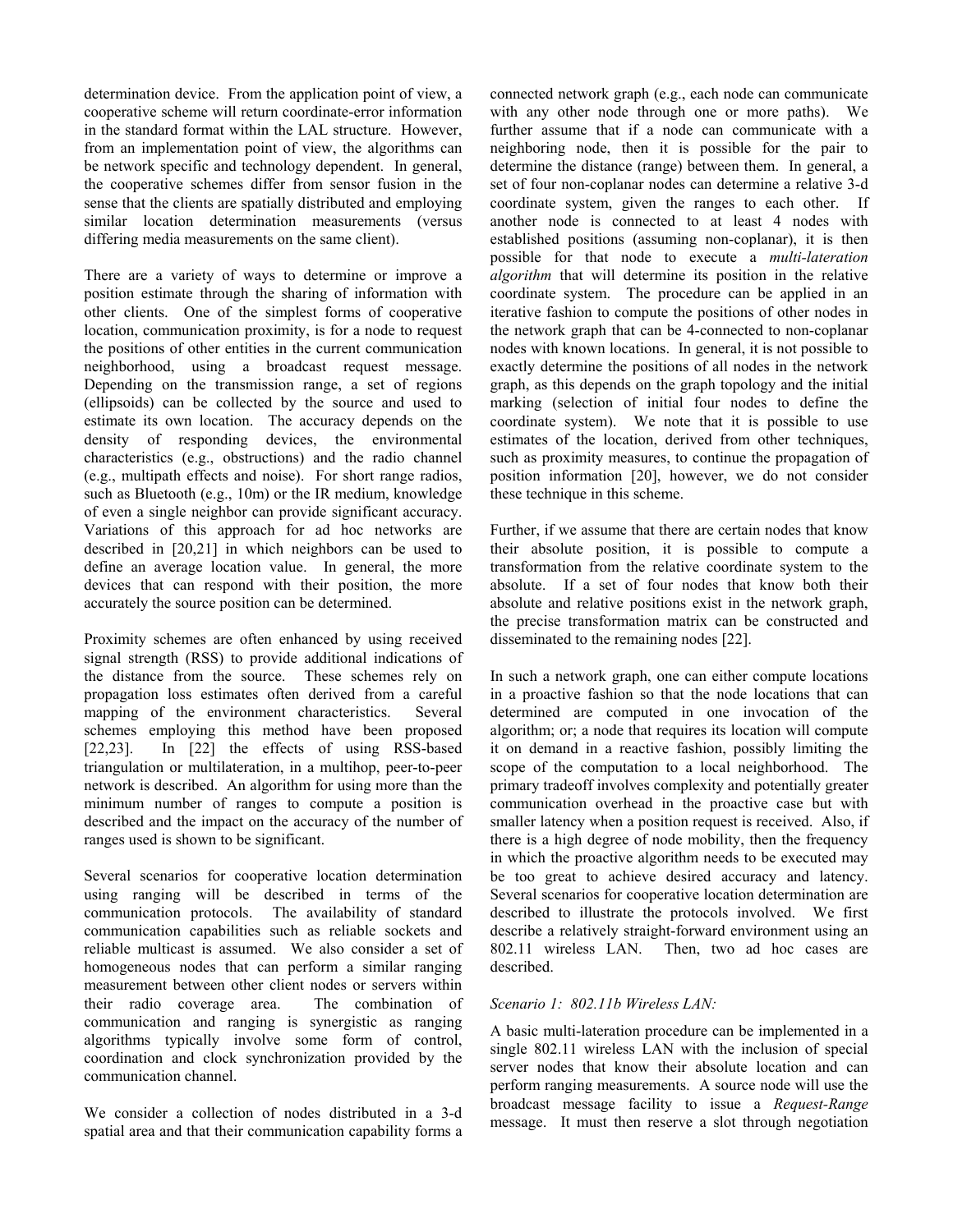with the access point. The source will transmit a measurement signal in the reserved slot. All of the special nodes that can receive the measurement signal will determine the range and respond with *Report-Range* messages that contain the range and the position of the special nodes. If the requestor collects at least three ranges, then it can compute its position using multi-lateration. As 802.11 is a single-hop network, there are no further steps necessary.

If many situations that are envisioned for the future, the client will be able to contact multiple access points. The source node must issue the *Request-Range* message in each service set of each access point and then follow the above procedure, until it has received sufficient range data for an accurate calculation.

# *Scenario 2: Static Ad Hoc Networks*

Assume for now that the nodes are not mobile. A basic proactive algorithm for a wireless broadcast system is proposed that proceeds in two phases. In phase 1, four nodes will establish a relative coordinate system. In phase 2, the coordinate system is propagated out into the network in an iterative fashion.

We assume that each node has its unique ID. The relative coordinate system is established using a procedure outlined in [24] that requires the range values between the nodes. In order to establish a coordinate system a set of four nodes that are fully connected must be identified. (Identifying the set of initial nodes that maximizes the number of computable positions in a graph is beyond the scope of this paper.) Assume that four fully-connected nodes,  $N_0 - N_3$ , are chosen to form the coordinate system and that they are in the broadcast range of each other (e.g., 1-hop neighbors).  $N_0$  will take the coordinates  $(0,0,0)$  and initiate the procedure by issuing a *Request-Coordinate-Initialize* message to  $N_1$ ,  $N_2$  and  $N_3$ .  $N_0$  will broadcast a range signal and  $N_1$ ,  $N_2$ ,  $N_3$  will determine their range to  $N_0$ . Each will reply to  $N_0$  with a *Report-Range* message.  $N_1$  will assume the coordinate ( $d_{10}$ , 0,0), where  $d_{10}$  is the range between N<sub>1</sub> and  $N_0$ . Next, the other nodes in turn will determine their remaining range values, i.e.,  $N_1$  to  $N_2$ ,  $N_3$  and then  $N_2$  to  $N_3$ . Using the Laws of Sines and of Cosines,  $N_2$  will assume the coordinate  $(d_{20}cos\theta_1, d_{20}sin\theta_1, 0)$  where  $\theta_1$  is determined as the angle putting  $N_2$  in the positive-y half-plane at the point that is the correct distance from  $N_0$  and  $N_1$ . In a similar, fashion,  $N_3$  is placed in the positive-z half-plane. Once the relative coordinate system is established with these nodes, the process moves to phase 2.

If the distribution of nodes can be controlled, these four initiation nodes can be preconfigured. When such a preconfiguration is not feasible, phase 1 can also be executed in a distributed fashion. In this case, any node in a fully connected set with at least 4 nodes can initiate the procedure. It assumes the role of  $N_0$ . If multiple nodes within the same fully connected set try to initiate a coordinate system, the contention may be resolved by comparing the initiator's ID (that will remain associated with the coordinate system). The node within higher ID will yield and participate in the coordinate system established by the lower ID node. Then this node selects 3 nodes from its fully connected neighbor set to become  $N_1$ - $N<sub>3</sub>$ . The assignment is notified to these 3 neighbors by *Request-Coordinate-Initialize* message. If a node is already playing a role in another coordinate system, it will reject the assignment. The  $N_0$  then needs to select another candidate from its neighbor set. If  $N_0$  can not collect enough neighbors to assist in its coordinate system, it will yield and issue *Request-Coordinate-Terminate* to dismiss those who already agreed to participate. After the initial 4 nodes are determined, the procedure described in the previous paragraph is executed to establish the relative coordinate system.

While the algorithm is initiated in a distributed fashion, it is possible that there are multiple relative coordinate systems being established in the whole network. This can be detected in phase two when a node receives the flooded *Compute-Position* message and resolved by the following steps. When a node receives a *Compute-Position* message from a node in a different coordinate system than it is currently in, and the  $N_0$ 's ID is lower than the current coordinate system origin's ID, the node will erase any information about its current coordinate system and join the newly learned coordinate system. It will then act as a source node as described below in phase 2 of the protocol.

In phase 2, node  $N_0$  will initiate the process by issuing a *Compute-Position* message to the network will be broadcast throughout the entire network using a flooding algorithm. Upon receiving a *Compute-Position*, each node will attempt to determine its position as follows:

- 1. If the node knows its position, then it responds with *Report-Position* message containing their relative coordinates.
- 2. If the node, does not know its position, it will broadcast a *Request-Position* message to its broadcast group containing a timestamp and sequence number.
- 3. Destination nodes that have knowledge of their position will acknowledge the request with a *Report-Position* message containing their relative coordinates. Other nodes will store the request in a pending list. Nodes will maintain a list of the relative positions of their 1-hop neighbors.
- 4. If the source node collects at least four 1-hop neighbors that have reported their positions, it will broadcast a *Request-Range* message to the responding group containing a timestamp for transmission and information on its local clock parameters needed to synchronize clocks.
- 5. Destination nodes with known position will acknowledge the request with a *Ready-to-Measure*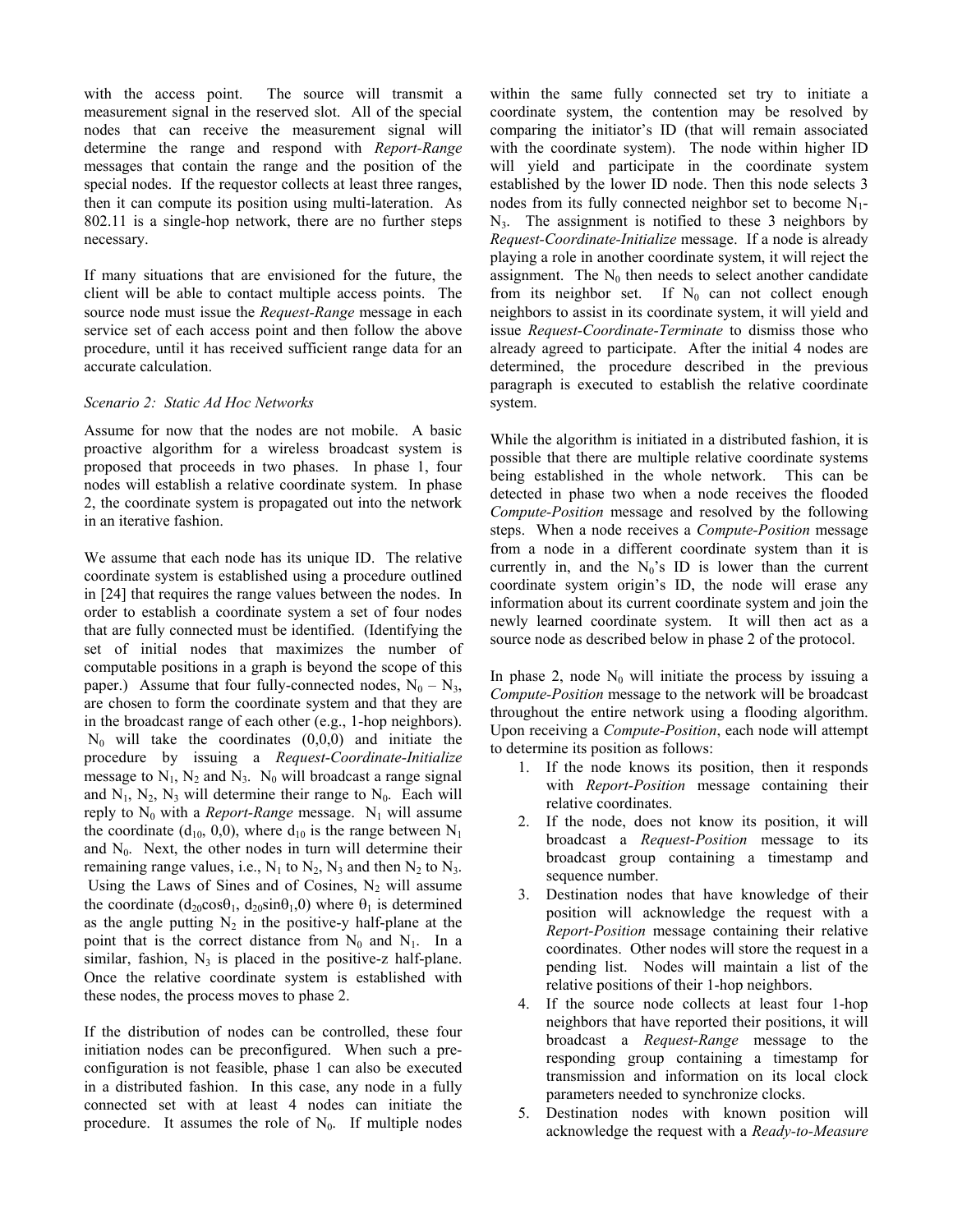message containing its local clock information and prepare to make a measurement. Other nodes will ignore the message.

- 6. The source node will broadcast a measurement signal
- 7. Destination nodes will receive the measurement signal and compute propagation delay and thus range. Destination position and range-to-source will be sent to the source in a *Report-Range* message.
- 8. Once a node has received replies from at least 4 nodes, the relative position can be computed using a multi-lateration algorithm. After a node has determined its coordinates, it will broadcast its coordinates in a *Report-Position* message, if it has previously received any *Request-Position* messages. If the new *Report-Position* message causes any awaiting nodes who previously sent out *Request-Position* messages to collect enough responses, these nodes will then resume their location determination procedure from step 4.

In this way, the local relative coordinates will be propagated and if there is sufficient connectivity will allow the node positions to be determined.

When a node receives the *Compute-Position* message from an origin and it knows its absolute location, it will generate a *Report-Absolute-Position* message and the *Report-Absolute-Positions* will be forwarded to  $N_0^3$  $N_0^3$ . If there are at least four nodes that have knowledge of their absolute position, then a coordinate transformation matrix can be constructed. After a period of waiting time (long enough for all nodes in the network obtaining their relative locations), this matrix is then broadcast to the network in a *Report-Coordinate-Transform* message.

If a new node joins the network it must wait for another round of position computations to be started by the distinguished node. Alternatively it may act as a source node in phase 2 and poll its neighbors to find its location. However, the node may fail if it can not collect enough report-position messages and then must wait for another round of position computation. In step 2 above, rules for deciding whether a node's position data is stale need to be incorporated. If a node has moved, then it must invalidate its position and recompute its position in a subsequent round. In general, if a relatively long period of time has elapsed between position updates, then it is reasonable to invalidate.

*Scenario 3: Dynamic Ad Hoc Networks* 

-

Under conditions which cause the network to change frequently, the proactive method is not efficient and a reactive scheme may be more appropriate. In a reactive system, any node that requires its position can initiate the *Compute-Position* procedure. This would also be a similar two-phase protocol: checking for a relative coordinate system and establishing one if needed and then computing positions. In this case, however, there may be multiple relative coordinate systems established and position computations proceeding simultaneously. This requires that each coordinate system be associated with a unique ID and each compute position request be relative to this coordinate system. Each node would retain a list of relative coordinate systems to which it belongs. If a node desires its position, it first polls its neighbors to determine whether there are four belonging to the same coordinate system. If there are, then it establishes range and thus position as in phase 2 earlier. If not, then it invokes the establish coordinate procedure of phase 1 with itself as the source node and a unique ID.

The flexibility to allow any node to initiate the computation may cause considerable overhead if changes occur too frequently. In large networks, it may be desirable limit the spread of the Compute-Position message to limit the network overhead. In a fashion similar to routing schemes, a heuristic method based on a time-to-live field may be employed to provide a compromise between network overhead and reasonable position coverage. During the phase 2 procedure, if there are an insufficient number of neighboring positions reported, then

- 1. The source node will issue a *Compute-Position* message containing the source, a sequence number and a Time-to-Live (TTL) value. If the TTL is set to one then the *Compute-Position* request will only be executed within the broadcast group of the source node.
- 2. If a node receives a *Compute-Position* request that has a positive TTL and it does not know its position, then it will begin a position-determination procedure, as defined above (steps 2-8) with this node as the source.
- 3. If the node is able to determine its position, then it will send a *Report-Position* message to its broadcast group.
- 4. If the node is not able to compute its position, it will generate a *Compute-Position* message with the original source and the TTL decremented
- 5. After sufficient time, if the original source node can not determine its position, it can either generate another Compute-Position message with a larger TTL count or estimate its position using available information. This is controlled by the LAL.

In order to assure termination, a node must detect and ignore requests that result from its own requests. This is accomplished by including the original requestor ID with

<span id="page-8-0"></span> $3$  In networks that do not support routing, routes to N<sub>0</sub> can be constructed by each node remembering the previous hop when they receive the broadcast *compute-position* message and using that as the next hop towards  $N_0$ .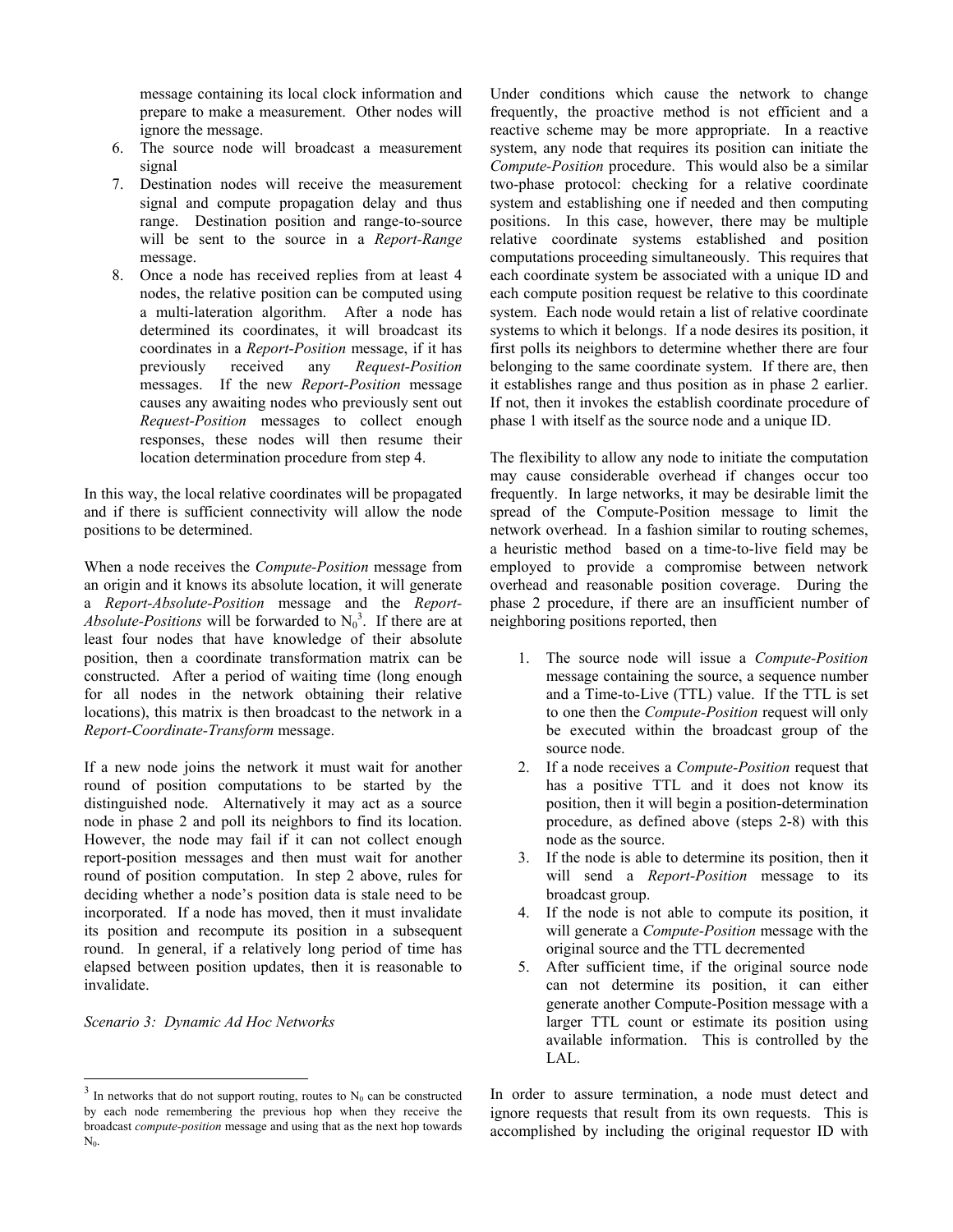the *Compute-Position* messages. A hop count field can also be included that will serve to further restrict the flow of Compute-Position messages.

It is worth noting that this process can lead to the entire network being engaged in location determination if there are few nodes that know their locations. Also, depending on the characteristics of the radio-link topology graph and the number and location of the nodes that know their positions (either absolute or relative), the location procedure may not result in enough neighbors with knowledge of their position to compute an accurate position upon termination.

# 7. APPLICATIONS

The Time-User-Location Information Processing (TULIP) System represents an initial design of a location-aware service system consisting of one or more servers that provides location-context sensitive world wide web (WWW) pages to clients with standard web-browsers and some additional software. The system is based on a WWW model and all information is provided through HTML customized for each client. A client (and a server) are assumed to be running their own LSM that will provide location information.

The system operates as shown in Figure 2 where a client with a wired or wireless connection to the Internet uses its browser to log onto a TULIP server, available on the web. The login procedure will also generate a special user profile that is sent to the server. After login, the server will initiate a separate side-channel socket connection to the client and will request the client location, as determined through its LSM. Once the server has received the requested location data, it will generate web pages that contain hyperlinks based on that location. These pages are derived from a spatial database with geographic information and knowledge from the user profile. For instance, the web pages for nearby shops will be displayed as a user moves down a street. The side channel socket is maintained and will updated periodically according to the LSM settings. Each change in position will be followed by transmission of updated web pages.

A basic TULIP design is currently implemented and operates in the local area using GPS for outdoor positioning and IR and user inputs for indoor positioning. The client platforms include a Compaq iPAQ PDA running Microsoft CE and a Fujitsu CT 500 Pen Computer running Microsoft Windows 2000. The TULIP server is implemented on a PC running Linux. It uses an 802.11b wireless LAN on the clients connecting to an access point on a wired LAN. The server is connected to the LAN. A demonstration application of the basic capabilities has been implemented in a local points-of-interest guide. The system is primarily limited by the WLAN communication range.

There are many interesting issues concerning what level of information to display that require further study and experimentation. For instance, if a user is in a neighborhood, does one want to know information about the state or just the local neighborhood. This seems to be highly situation dependent, so that a web interface that allows navigation between levels is a practical approach. Other applications being considered include tourist information systems, shopping malls, theme parks and emergency response systems.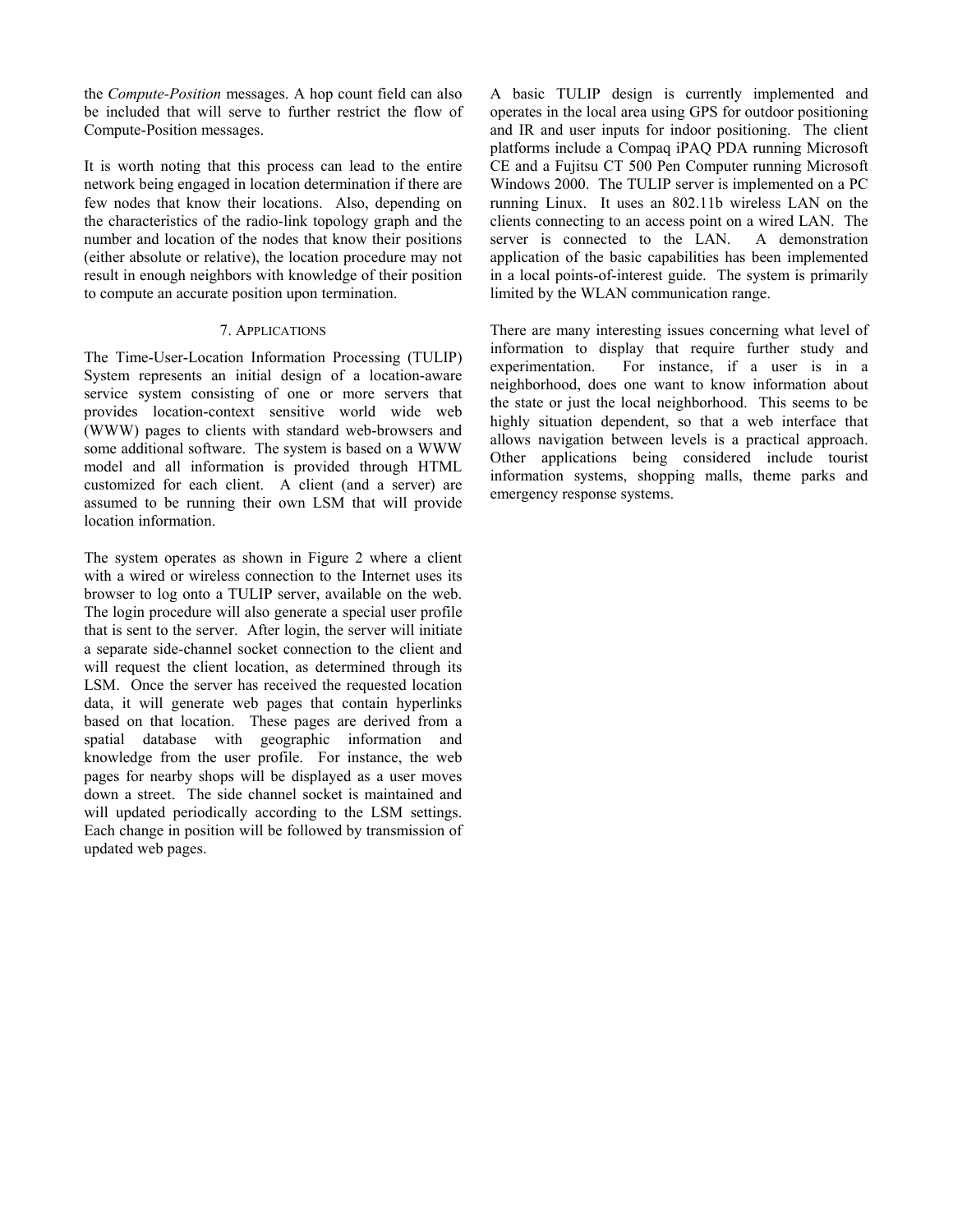

Figure 2: TULIP System Operation

# 8. CONCLUSION

In summary, we have presented a general description for a location services middleware layer that simplifies development of location-aware services. The middleware is partitioned into two sublayers that effectively hides the details of the specific location determination technology from the application. Special emphasis is placed on distributed or cooperative position determination algorithms. A protocol appropriate for ad hoc networks of intelligent client devices with ranging capability was described. Lastly, an example of a location-aware service system, called TULIP, was described.

Our research activity in location-based services is continuing in several areas. Location determination methods that are compatible with wireless LAN devices are being investigated. Development and experimentation of the LSM and TULIP are continuing in several application domains including a museum information system and in rapidly deployable communication systems. In particular, fusion algorithms and error estimation methods are being pursued. Protocols for cooperative location determination algorithms will be evaluated and verified. The tradeoff between the proactive and reactive schemes will be explored. In the long term, we see collections of enhanced information appliances that can randomly collect and selforganize to compute their mutual locations.

# **REFERENCES**

[1] K. Pahlavan, X. Li, "An Overview of Wireless Indoor Geolocation Techniques and Systems," Proceedings of IEEE Mobile Wireless Communication Networks 2000, May 2000.

[2] B. Hofmann-Wellenhof, H. Lichtenegger, J. Collins, *Global Positioning System: Theory and Practice*, Fourth Edition, Springer-Verlag Wien, New York, NY, 1997.

[3] *Part 11: Wireless LAN Medium Access Control (MAC) and Physical Layer (PHY) Specifications: High-speed Physical Layer in the 5 GHz Band*, ISO/IEC 8802- 11:1999/Amd 1:2000(e), IEEE Std 802.11a-1999, IEEE Computer Society, 1999.

[4]G. Chen and D. Kotz, "A Survey of Context-Aware Mobile Computing Research," Technical Report TR2000- 381, Department of Computer Science, Dartmouth College, Hanover, NH.

[5] J. Spohrer, "Information In Places," IBM Systems Journal, Vol. 38, No. 4, 1999, pp.602-628.

[6] N. Davies, K. Chevrest, K. Mitchell, A. Efrat, "Using and Determining Location in a Context-Sensitive Tour Guide," IEEE Computer, Aug. 2001, pp.35-41

[7] S. Pradhan, C. Brignone, J. Cui, A. McReynolds, Mark T. Smith, "Websigns: Hyperlinking Physical Locations to the Web," IEEE Computer, Aug. 2001, pp.42-48.

[8] B. Karp, H. Kung, "Greedy Perimeter Stateless Routing for Wireless Networks," Proceedings of the Sixth ACM/IEEE Conference on Mobile Computing and Networking (MobiCom 2000), Boston, MA, August, 2000, pp. 243-254.

[9] Enhanced 911 (E911), US Federal Communications Commission, www.fcc.gov/e911.

[10] *Digital Cellular Telecommunications System (Phase 2+); Universal Geographic Area Descriptor (GAD)* (GSM 03.32 Version 7.1.0 Release 1998, European Telecommunications Standards Institute, Sophia Antipolis, France, 2000.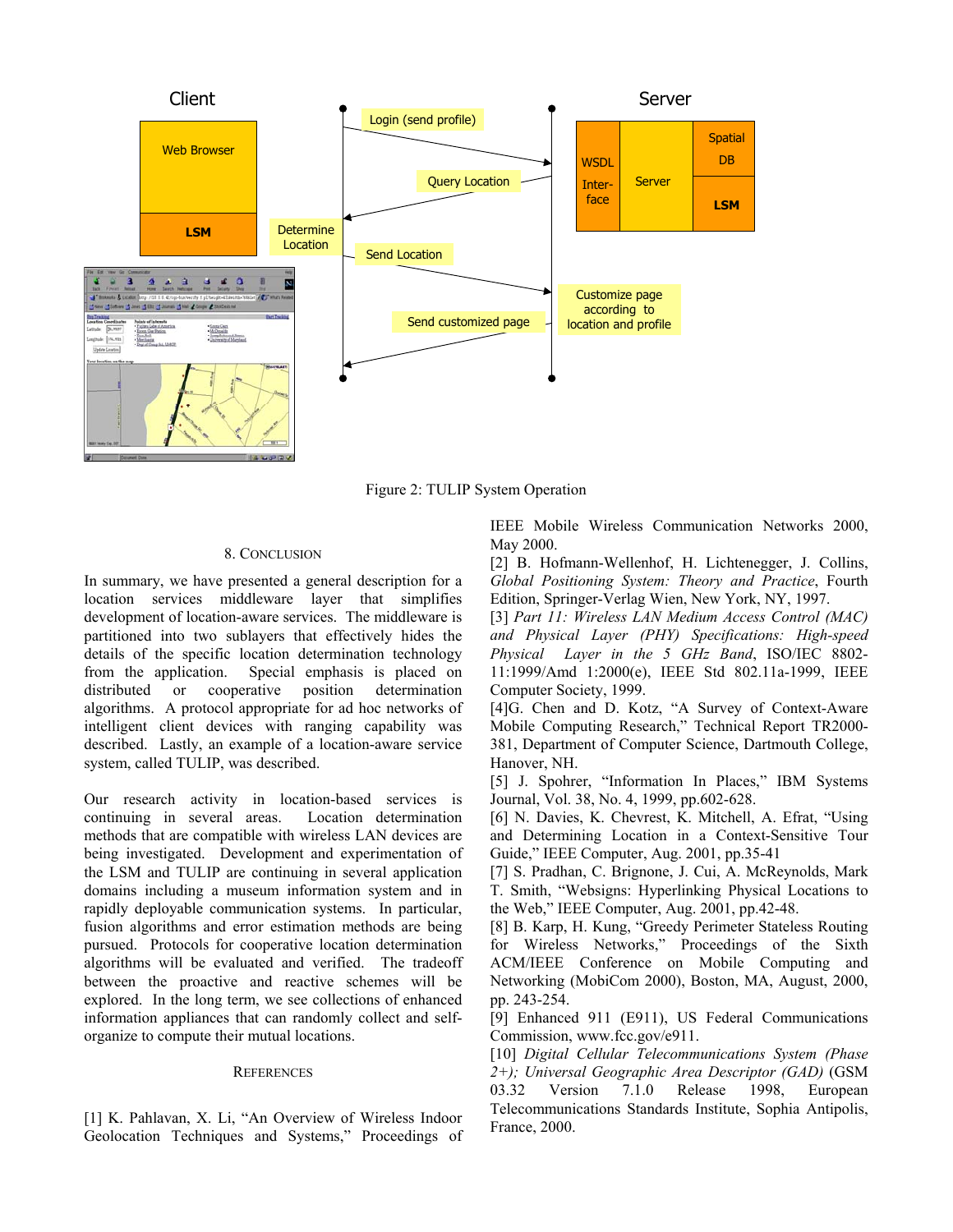[11] Location Interoperability Forum (LIF), http://www.locationforum.org/

[12] J. Hightower, G. Borriello, "Location Systems for Ubiquitous Computing," IEEE Computer, Aug. 2001, pp.57-65.

[13] E. Christensen, F. Curbera, G. Meredith, S. Weerawarana, "Web Services Description Language (WSDL) 1.0", IBM Corp., September, 2000, www2.software.ibm.com/developer/papers.nsf/dw/webpapers-bytitle?OpenDocument&Count=100.

[14] D. Box, D. Ehnebuske, G. Kakivaya, A. Layman, N.

Mendelsohn, H. Nielsen, S., Thatte, D. Winer, "Simple Object Acccess Protocol (SOAP) 1.1," W3C Note, May, 2000, http://www.w3.org/TR/SOAP

[15] *Department of Defense World Geodetic System 1984 (WGS84)*, 3rd Edition, NIMA TR8350.2, January 2000, (www.wgs84.com).

[16] *NMEA 0183 Interface Standard*, [www.nmea.org/0183.html.](http://www.nmea.org/0183.html)

[17] Garmin International Corp., [www.garmin.com](http://www.garmin.com/).

[18] *The Universal Grids: Universal Transverse Mercator (UTM) and Universal Polar Stereographic (UPS)*, TM 8358.2, The National Imagery and Mapping Agency (NIMA), <http://www.nima.mil/GandG/pubs.html>

[19] D. Fox, W. Burgard, H. Kruppa, S. Thrun, "A Probabilistic Approach to Collaborative Multi-Robot Localization," Autonomous Robots, Vol. 8, No. 3, June, 2000, pp.325-344.

[20] N. Bulusu, J. Heidemann, D. Estrin, "GPS-less Low-Cost Outdoor Localization for Very Small Devices," IEEE Personal Communications, Oct. 2000, pp.28-34.

[21] L. Doherty, K. Pister, L. El Ghaoui, "Convex Position Estimation in Wireless Sensor Networks," Proceedings of IEEE Infocom 2001, Anchorage, AL, April 2001.

[22] J. Beutel, "Geolocation in a Pico-Radio Environment," MS Thesis, ETH Zurich and University of California-Berkeley, Dec., 1999.

[23] P. Bahl, V. Padmanaban, "RADAR: An In-Building RF-Based User Location and Tracking System,'Proceedings of. IEEE Infocom 2000, Tel Aviv, Isreal, March, 2000, pp.775-784.

[24] R. Mukai, R. Hudson, G. Pottie, K. Yao, "A Protocol for Distributed Node Location," UCLA Report, Jan. 2000.

> **Jonathan Agre** is the Director of the Fujitsu Laboratories of America in College Park, Maryland. He is currently leading a research team in the area of Pervasive Computing. His research interests include wireless protocols, location-based



services and cooperative sensor networks. Dr. Agre received his Ph. D. in Computer Science from the University of Maryland in 1981.